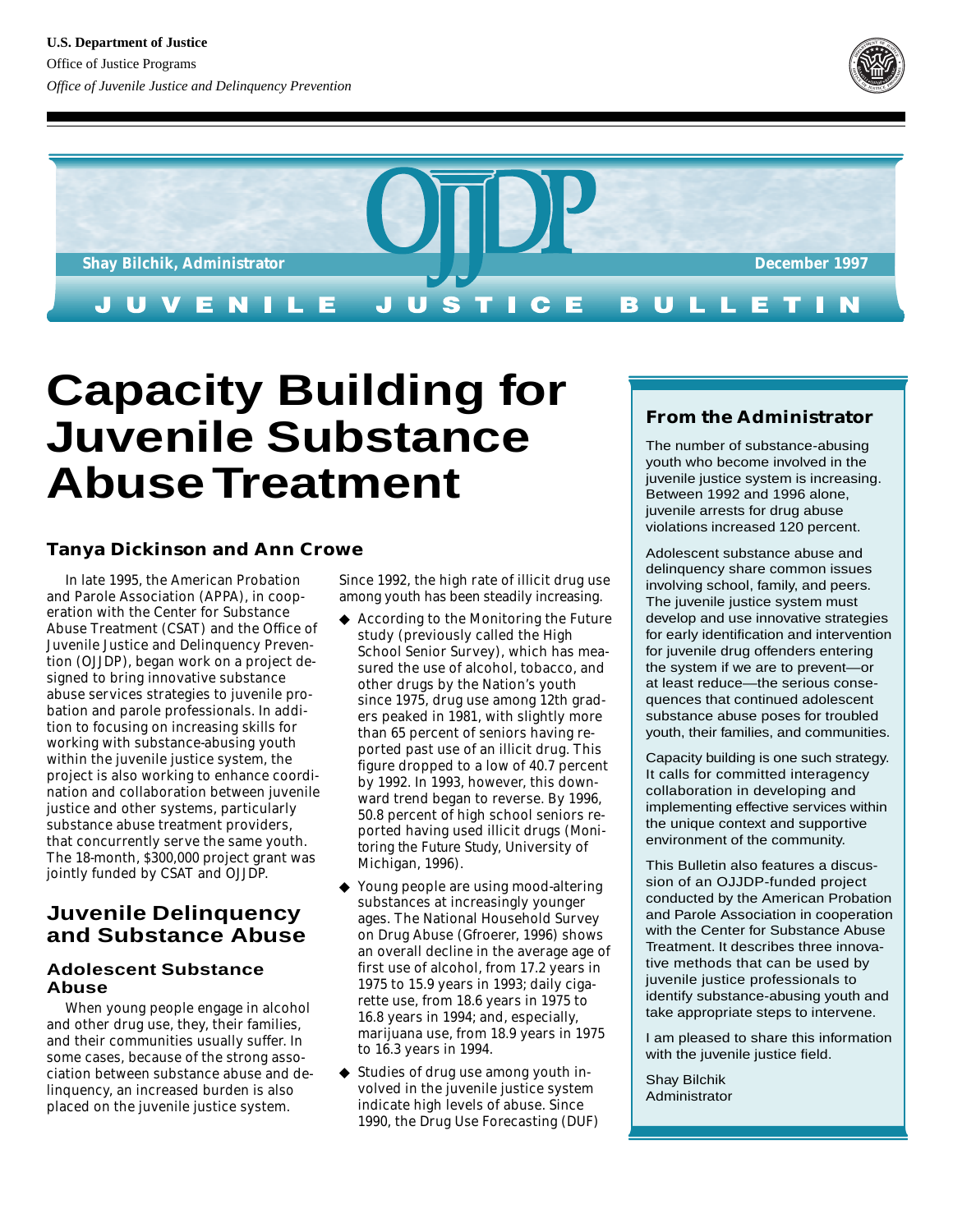

program conducted by the National Institute of Justice has measured substance abuse among male detainees/ arrestees in 12 jurisdictions across the country. Like the data from the Monitoring the Future study, the DUF data show increases in illicit drug use by youth in nearly all sites between 1993 and 1995. In 1995, youth testing positive for at least one drug ranged from 19 percent in Portland, OR, to 58 percent in Washington, D.C. DUF data, which do not include information on alcohol use by juveniles, showed in 1995 that the illicit drug most frequently used by delinquent youth was marijuana (National Institute of Justice, 1994 and 1995).

## **Consequences of Adolescent Substance Abuse**

Persistent substance abuse among youth is often accompanied by an array of problems, including academic difficulties, health-related consequences, poor peer relationships, mental health issues, and involvement with the juvenile justice system. There are also significant consequences for family members, the community, and society in general.

◆ Declining grades, absenteeism from school and other activities, increased potential for dropping out, and other school-related problems are associated with adolescent substance abuse. Hawkins, Catalano, and Miller (1992) cite research that indicates both a low level of commitment to education and higher truancy rates. Cognitive and behavioral problems experienced by alcohol- and drug-using youth may not

only interfere with their academic performance but may also disrupt learning by their classmates (Bureau of Justice Statistics, 1992).

- ◆ Health-related consequences of teenage substance abuse include accidental injuries, physical disabilities and diseases, and the effects of possible overdoses. Death through suicide, homicide, accidents, and illness may be the final outcome for youth involved with alcohol and other drugs. Information drawn from the preliminary 1994 estimates of the Drug Abuse Warning Network (DAWN) indicates that drugrelated hospital emergency episodes for youth ages 12–17 increased by 17 percent in 1994 over the rates for 1993. Significantly, there was a 50-percent increase in hospital emergency episodes related to marijuana/hashish use in this age group between 1993 and 1994. DAWN is a national survey conducted annually by the Substance Abuse and Mental Health Services Administration to estimate drug-related emergency department visits for various substances (McCaig, 1995).
- The danger of contracting HIV or other sexually transmitted diseases is increased for substance-abusing youth if they engage in high-risk behaviors, including the use of psychoactive substances (particularly those that are injected) or activities resulting from poor judgment and impulse control while experiencing the effects of moodaltering substances. Rates of AIDS diagnoses currently are relatively low among teenagers when compared with most other age groups. Nevertheless, because the disease has a long latent

period before symptoms appear, many young adults with AIDS may actually have been infected with HIV as adolescents.

- ◆ Alcohol-related traffic fatalities for youth have declined, but young people are still overrepresented in this area. In 1995, more than 2,000 youth ages 15– 20 were killed in alcohol-related car crashes (National Highway Traffic Safety Administration, 1997).
- ◆ Substance-abusing youth may be alienated from and stigmatized by their peers. These young people also often disengage from school and community activities, thus depriving their peers and communities of positive contributions they might otherwise have made.
- Depression, developmental lag, apathy, withdrawal, and other psychosocial disorders are frequently linked to substance abuse among adolescents. Users are at higher risk than nonusers for mental health problems, including suicidal thoughts, attempted suicide, completed suicide, depression, conduct problems, and personality disorders. Marijuana use, which is prevalent among youth, has been shown to interfere with short-term memory, learning, and psychomotor skills. Motivation and psychosexual/emotional development may also be influenced (Bureau of Justice Statistics, 1992).
- ◆ Many aspects of family life are jeopardized, sometimes resulting in family

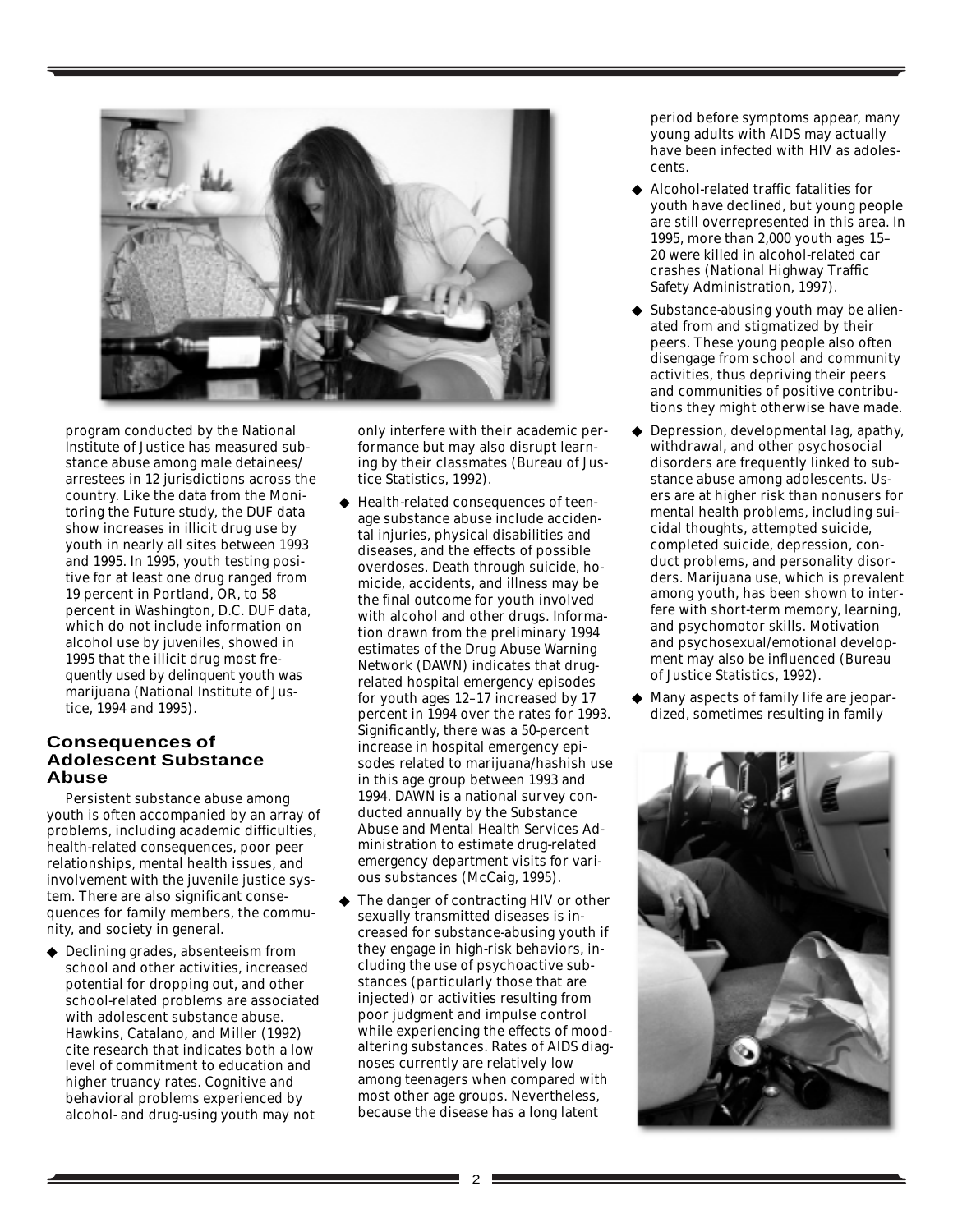dysfunction. Siblings and parents are profoundly affected by alcohol- and drug-involved youth (Nowinski, 1990), who often drain family financial and emotional resources (Bureau of Justice Statistics, 1992).

◆ High economic and social costs can result from monetary expenditures and emotional distress related to alcoholand drug-related crimes, increased burdens for the support of adolescents and young adults who are not able to become self-supporting, and greater demands for medical and other treatment services for these youth (Gropper, 1985).

## **Connection Between Adolescent Substance Abuse and Delinquency**

Possession and use of alcohol and other drugs are illegal for all youth. Because substance abuse and delinquency are inextricably linked, arrest, adjudication, and intervention by the juvenile justice system are eventual consequences for many young people engaged in such behavior. Substance abuse and delinquency often share the common factors of school and family problems, negative peer groups, lack of neighborhood social controls, and a history of physical or sexual abuse (Hawkins et al., 1987; Wilson and Howell, 1993). Substance abuse is also associated with violent and incomegenerating crime by youth, which increases community residents' level of fear and the demand for juvenile and criminal justice services, thereby further increasing the burden on these resources. Gangs, drug

trafficking, prostitution, and youth homicides are other related social and criminal justice problems often linked to adolescent substance abuse.

- ◆ The DUF program found that male juveniles arrested for drug offenses (e.g., sales, possession) had the highest rate of positive drug tests when compared with youth arrested for other types of crimes. However, a substantial rate of drug use was also found among youth who committed violent, property, and other crimes (National Institute of Justice, 1996).
- ◆ *Survey of Youth in Custody, 1987* (Beck, Kline, and Greenfeld, 1988) found that more than 39 percent of youth under age 18 were under the influence of drugs at the time of their current offense. More than 57 percent reported having used a drug within the previous month.
- A study of 113 delinquent youth in a State detention facility found that 82 percent reported being heavy (daily) users of alcohol and other drugs just prior to admission to the facility; 14 percent were regular users (more than two times weekly); and 4 percent reported occasional use (DeFrancesco, 1996).
- ◆ A study conducted in 1988 in Washington, D.C., found that youth who both sold and used drugs were more likely to commit crimes than those who only sold drugs or only used drugs. Heavy drug users were more likely to commit property crimes than nonusers, and youth who trafficked in drugs reported





higher rates of crimes against persons. Youth in this sample were most likely to commit burglary or sell drugs while using drugs or seeking to obtain drugs. About one-fourth of the youth also reported attacking another youth to obtain drugs. However, among the youth in this sample, the majority who committed crimes did not do so in connection with drugs (Altschuler and Brounstein, 1991).

# **Drug Testing in the Juvenile Justice System**

OJJDP has funded several APPA projects to investigate innovative and appropriate methods to identify and intervene with substance-abusing youth. These projects included drug recognition techniques, drug identification and testing, and, most recently, comprehensive intersystem service delivery. The latter emphasized collaboration among juvenile justice, substance abuse treatment, and other youth-serving systems and provided training in intervention skills for juvenile probation and parole line officers.

The first two APPA projects funded by OJJDP designed and delivered training and technical assistance to help juvenile justice agencies initiate or enhance programs to identify, screen, and test juveniles for illicit drug use. Three methods were subsequently recommended for use within the juvenile justice system: assessment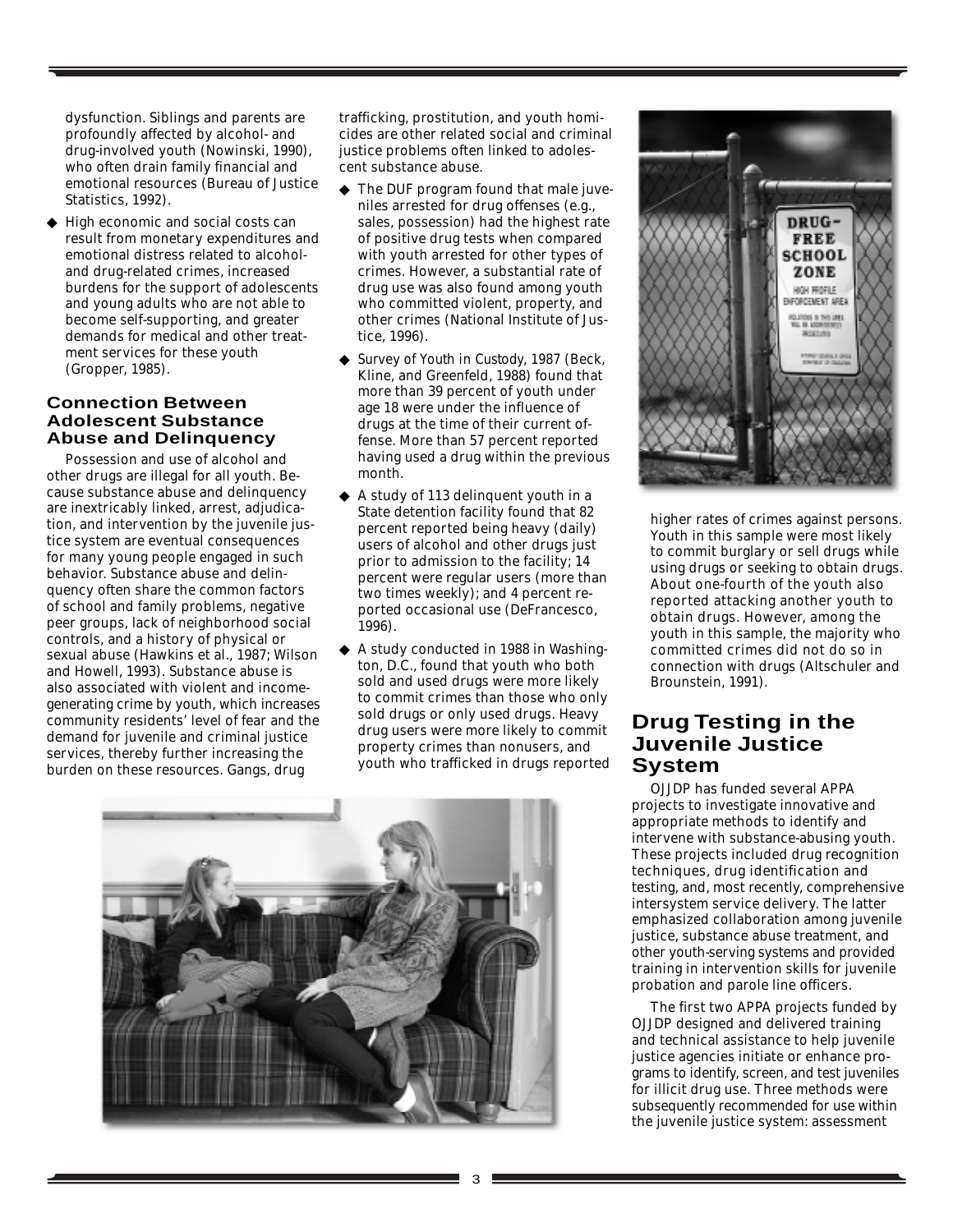instruments and techniques, drug recognition techniques, and chemical testing. Combining all three methods is considered the best approach.

#### **Assessment Instruments and Techniques**

*Assessment instruments and techniques* can be used to distinguish alcohol and drug users from nonusers, make initial treatment recommendations, make case management decisions, and provide information for a continuum of services.

Assessment may occur at any stage in a youth's movement through the juvenile justice system. Coordination of assessment strategies and the sharing of information is vital to ensure that youth receive the continuum of services they need. Once collected, assessment information must be integrated, evaluated, and used appropriately in decisionmaking regarding individual youth.

Assessment procedures allow for the gathering of information about alcohol or drug use other than current or recent use, which is detectable through drug recognition techniques or urinalysis. Such longterm data can be used to help develop an effective intervention plan. Many assessment approaches also gather information about the social context of a youth's substance abuse problems—when, where, why, and with whom youth use alcohol and other drugs can be important information to have for case management purposes.

#### **Drug Recognition Techniques**

*Drug recognition techniques* were developed initially to help law enforcement officers identify motorists in traffic-arrest situations who were impaired by alcohol or other drug use. These techniques were later adapted by the Orange County (California) Probation Department and applied in community corrections settings. The department used its findings to expand the period for detecting illicit drug use. Drug recognition techniques offer a systematic and standardized process for evaluating observable physical reactions to specific types of drugs. There are three key elements in the process:

- ◆ Verifying that the person's physical responses deviate from normal.
- ◆ Ruling out a non-drug-related cause of the deviation.
- Using diagnostic procedures to determine the category or combination of substances that is likely to cause the impairment (e.g., assessing pupil constriction or dilation).

Drug recognition techniques identify the category of chemical substances ingested (e.g., central nervous system depressants, cannabis, central nervous system stimulants), but they cannot identify specific drugs within each category. However, a skilled practitioner can determine with a high degree of accuracy whether a youth is currently under the influence of a substance or has used a particular drug or combination of drugs for up to 72



hours after ingestion, although the amount of the substance consumed cannot be determined.

Initial training for staff to become proficient in using drug recognition techniques can be costly, but once staff are trained, ongoing expenses are minimal. The techniques are cost efficient because they can often screen out youth who do not show symptoms of current or recent substance use, thereby eliminating the need for costly urinalysis. For example, if the symptoms for several classes of drugs are not apparent, it is unlikely that the quantity of these substances or their metabolites remaining in the body is sufficient for urinalysis to produce a positive finding. (Marijuana and phencyclidine (PCP) may be exceptions, because low levels sometimes may be detected through urinalysis for as long as 3–4 weeks after ingestion.)

Drug recognition techniques allow the trained practitioner to detect physical symptoms of drug use, such as:

- ◆ Changes in the eyes, including dilation or constriction of pupils, reactions to light, and characteristics related to eye movements.
- ◆ Injection sites.
- ◆ Performance on motor tests, such as walking a straight line, standing on one leg, and placing a finger on the nose.
- ◆ Movements that indicate muscle rigidity.

Drug recognition techniques offer several advantages. They provide immediate results with which to confront youth if indication of substance use is present, and they are minimally intrusive as compared with the collection of body fluids required for urinalysis. Moreover, the process is systematic and standardized, reducing the possibility of bias or error by trained staff.

Not all categories of drugs are equally detectable using drug recognition techniques, and the specific drugs ingested cannot be determined. Therefore, use of these techniques alone may not conclusively determine the exact substance used or detect the effects of illicit drugs that have minimal influence on the physical responses measured.

## **Chemical Testing**

The most physically intrusive and most expensive of the three drug identification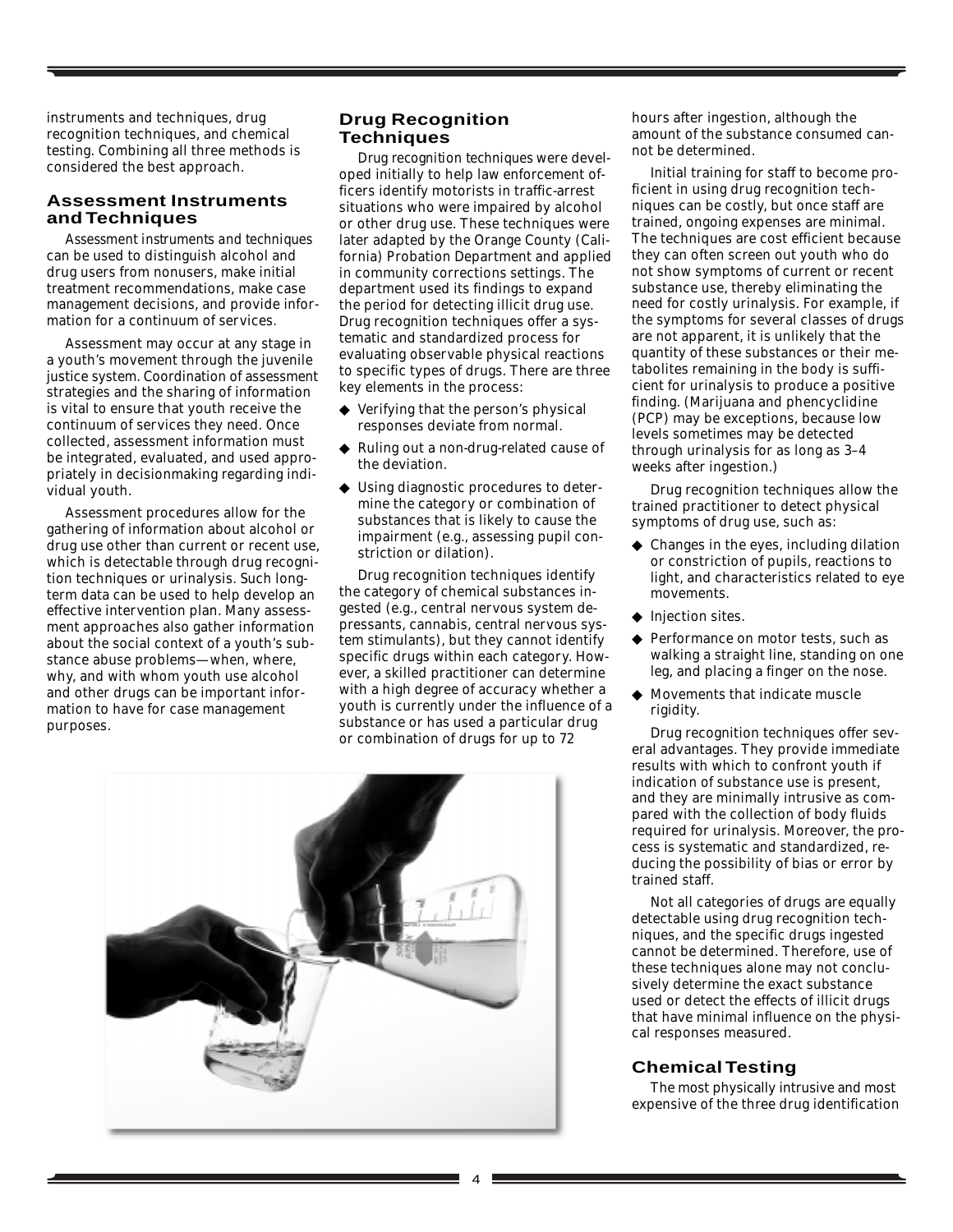methods described herein is *chemical testing*. It is also the most accurate. Of several scientific methods available including urinalysis, blood analysis, hair analysis, and saliva tests—saliva and breath analysis for alcohol and urinalysis for drugs other than alcohol are the methods currently recommended, because they are reliable and relatively inexpensive compared with other methods of chemical testing. Because alcohol evaporates quickly from urine, urinalysis is generally not used to detect alcohol.

Immunoassays detect chemical reactions between antibodies and a drug or drug metabolite. They are generally used for initial tests and are considered reliable for detecting the presence of illicit drugs in a person's system. A positive result may be confirmed via a statement of admission by the youth, repetition of the test, or performance of a second test using a different methodology. For legal proceedings, the third option is preferred, especially where a youth's freedom is at stake. Chromatographic methods of urinalysis separate the drug or its metabolite from the urine and can quantify the amount of a substance that is present. These tests are often used to confirm positive results of initial tests and can provide a quantitative measure of the level of drugs in an individual's system.

Because different drugs remain in the body for varying lengths of time (ranging from a few hours to several days), it is helpful, for purposes of retesting, to know the youth's drug(s) of choice. Random rather than scheduled retesting is generally recommended, as some youth may learn to schedule their substance use to circumvent scheduled testing. In addition, some youth may attempt to taint a urine sample by ingesting something before giving the sample or by adding something to the specimen after it leaves the body. Therefore, urination should always be observed by a same-sex staff member.

A record must be kept of the location of the urine specimen and test results at all times, and this record must note each person who has handled either the specimen or the test results. The record should document specimen collection, handling, storage, transportation, and testing and the dissemination of results. All specimens, supplies, and equipment should be kept in a locked storage area.



# **Youth Case Management**

Youth case management is often the primary task of juvenile justice practitioners. Depending on where a youth is within the juvenile justice process, intervention strategies employed may differ:

- ◆ For preadjudicated youth in detention centers, intervention may focus on using information to develop an effective case plan to help the youth stop the behavior.
- ◆ For adjudicated youth on probation, the same intervention tasks are appropriate, but drug testing may also be introduced as a supervisory tool to monitor compliance with probation conditions. Noncomplying youth may receive graduated sanctions with treatment interventions to help them control their behavior. Drug test results of pre- or postadjudicated youth are not generally used to bring new drugrelated charges against them.

Identifying substance-abusing youth in the juvenile justice system is an important first step for intervening in both their substance abuse and their delinquent behavior. Drug testing can help youth overcome denial of their behavior, and as a form of intervention can often help them achieve and maintain recovery and curtail other delinquent behaviors. Over time,

effective drug identification will help juvenile justice agencies achieve a balanced approach to the problem, including community protection, youth accountability, and development of skills and other competencies among youth that will help them depart the juvenile justice system as more capable and productive members of society (Bazemore and Umbreit, 1994).

Although drug testing poses an additional expense for juvenile justice agencies and yet another task for personnel to perform, it can often save money by helping staff manage cases more appropriately and by preventing further substance abuse and delinquency that often result in youth recidivism. However, the most important reason for implementing drug identification procedures is their ultimate benefit for individual youth, their families, and communities. When lives can be reclaimed from patterns of substance abuse and delinquency, the personal and social advantages are immense.

# **Capacity Building in the Juvenile Justice System**

The current project APPA is conducting began in 1995 and built on APPA's and OJJDP's earlier collaboration. The major tasks undertaken by this project included the following:

◆ Appoint a seven-member advisory panel representing substance abuse services and juvenile justice, training, and youth advocacy professionals to steer development of project deliverables.

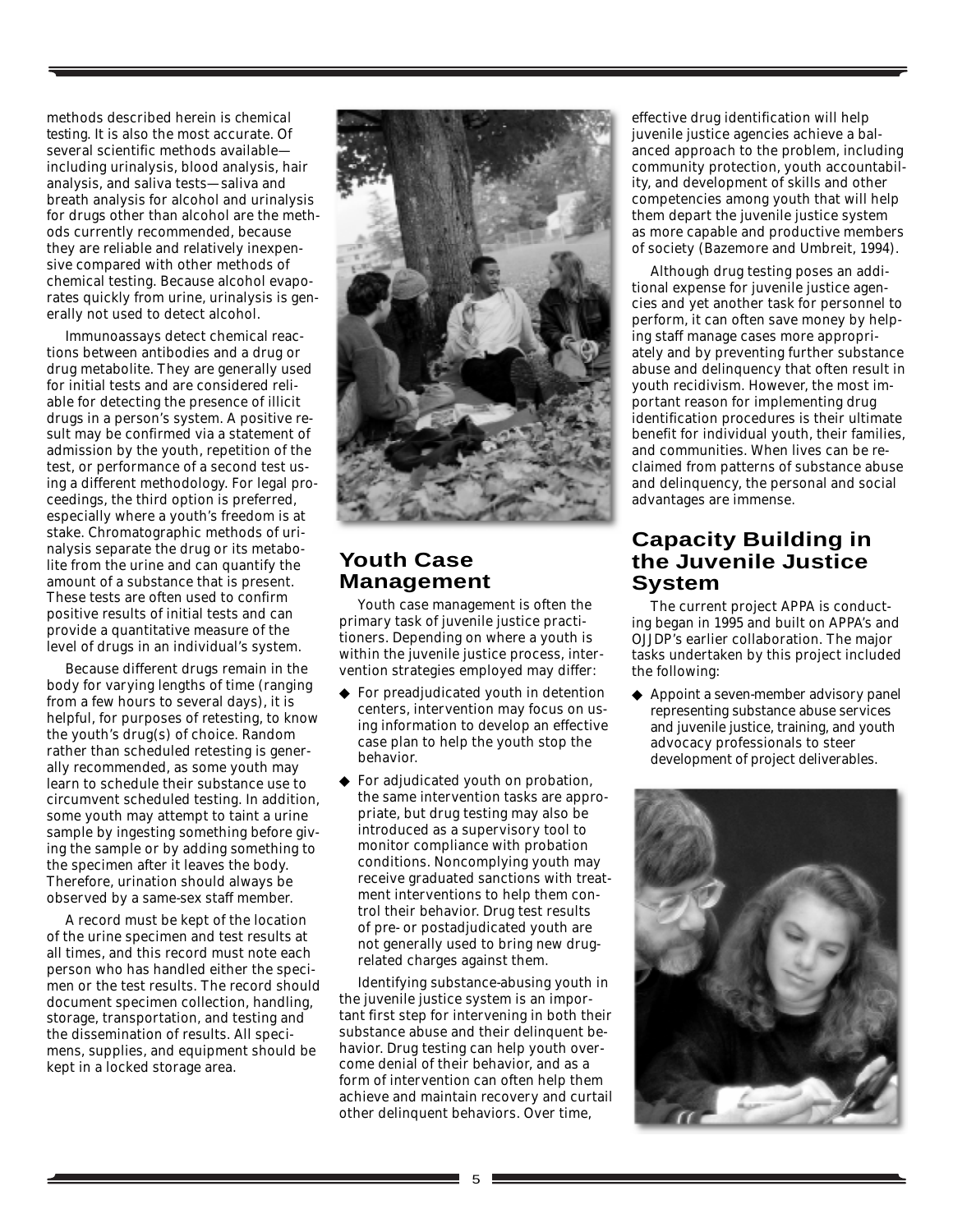## **Systems Development Curriculum and Training: Developing a Collaborative and Comprehensive Plan To Provide Effective Substance Abuse Services for Juvenile Offenders**

Cooperation, coordination, and collaboration are the "three C's" that form the basis of this curriculum and the effective interagency relationships it recommends—common-sense yet difficult tasks that require the active commitment of all personnel and practitioners to plan new initiatives to respond to the decreasing resources and increasing demands placed on human services systems.

Two of the Nation's greatest causes of concern over the past two decades have been the increase in adolescent substance abuse and the rising juvenile crime rate. The causes of adolescent substance abuse and juvenile delinquency are many and varied, but the two are inextricably linked. The systems development curriculum focuses on developing effective interagency coordination and collaborative responses to these behaviors in the hope that scarce resources can be more effectively used to serve the growing number of substance-involved delinquent youth. The primary goal is to assist jurisdictions through a collaborative planning process that will allow them to develop, implement, and refine their own comprehensive strategies, recognizing that there are no right answers, only effective ones that must be modified to fit the needs of individual communities. Each participating jurisdiction determines the scope and type of services it should plan and provide.

During the training seminar, 5- to 10 person jurisdictional planning teams comprising representatives of juvenile justice, substance abuse services, and other interested stakeholders are introduced to a training map with various "landmarks" to guide their learning experience and tasks upon their return to their communities (see figure at bottom of page 7). Landmark 1 is the jumping off point, where participants discuss what they expect and how the process ahead may help meet them. To ensure that each participant has basic knowledge of the primary systems involved in the planning effort, the group discusses the history and present demands of the juvenile justice and substance abuse service systems.

Because all politics (and seminars) are local, landmark 2 is a discussion of how these systems operate in their individual jurisdictions and how they may be improved through coalition development and other strategies. Participants are guided through a community mapping process that is interactive as well as informative, and the results are used to guide team responses to future exercises and planning processes.

Developed in conjunction with the project's advisory panel, landmark 3 is the conceptual model—akin to a market analysis—that requires each team to analyze their community's resources and desires before designing a product they believe will meet their future needs.

Whereas landmark 1 is concrete in nature and landmarks 2 and 3 require participants to envision and brainstorm a community's possibilities, landmarks 4, 5, and 6 progressively return the trainee teams to the concrete by asking them to examine demands made upon them and their agencies and realistic procedures to use upon returning to their communities.

Development). Systems development refers to initiation or enhancement of cooperation, coordination, and collaboration among all systems that intervene with substanceabusing youth, especially the juvenile justice and substance abuse treatment systems. Other systems that might become integrally involved include health care, mental health, education, child welfare, and others.

Landmark 4 asks the teams to review who the stakeholders are in the issue of providing comprehensive services to substance-involved youth in the juvenile justice system, what their motives are, and how their interests and needs can be thoroughly assessed and used to determine future courses of action.

Landmark 5 treats the more mundane yet vital issues of missions, accountability, and momentum, all of which are addressed through recommendations and discussions of mission statements, management principles, policies and procedures, and performance-based measures.

Landmark 6 is arguably the most vital activity in which the teams participate. Based on their learning experiences during training, each team is asked to complete an action plan that will guide activities upon return to their communities. The trainers meet with each team individually to help them refine their plan and assess their future technical assistance needs.

Upon return to their communities, the teams are eligible to apply for followup technical assistance to support their progress in the implementation of their action plan. The diversity of communities represented by the planning teams is reflected in their visions, action plans, and technical assistance requests. The diversity of these components is one of the curriculum's greatest strengths, because it provides ample opportunities for cross-fertilization of ideas and exposure to a variety of operating methods.

- ❖ Working With Substance-Abusing Youth: Knowledge and Skills for Juvenile Probation and Parole Professionals (Skills Development).
- ❖ Working With Substance-Abusing Youth: Knowledge and Skills for Juvenile Probation and Parole Professionals (Train-the-Trainer).
- ◆ Provide followup technical assistance to teams participating in systems development and site-specific technical
- ◆ Identify and highlight up to five innovative community-based programs that provide substance abuse services to youth in the juvenile justice system.
- ◆ Develop and refine three training curriculums and manuals.
- ◆ Develop and present training seminars:
	- ❖ Developing a Collaborative and Comprehensive Plan To Provide Effective Substance Abuse Services for Juvenile Offenders (Systems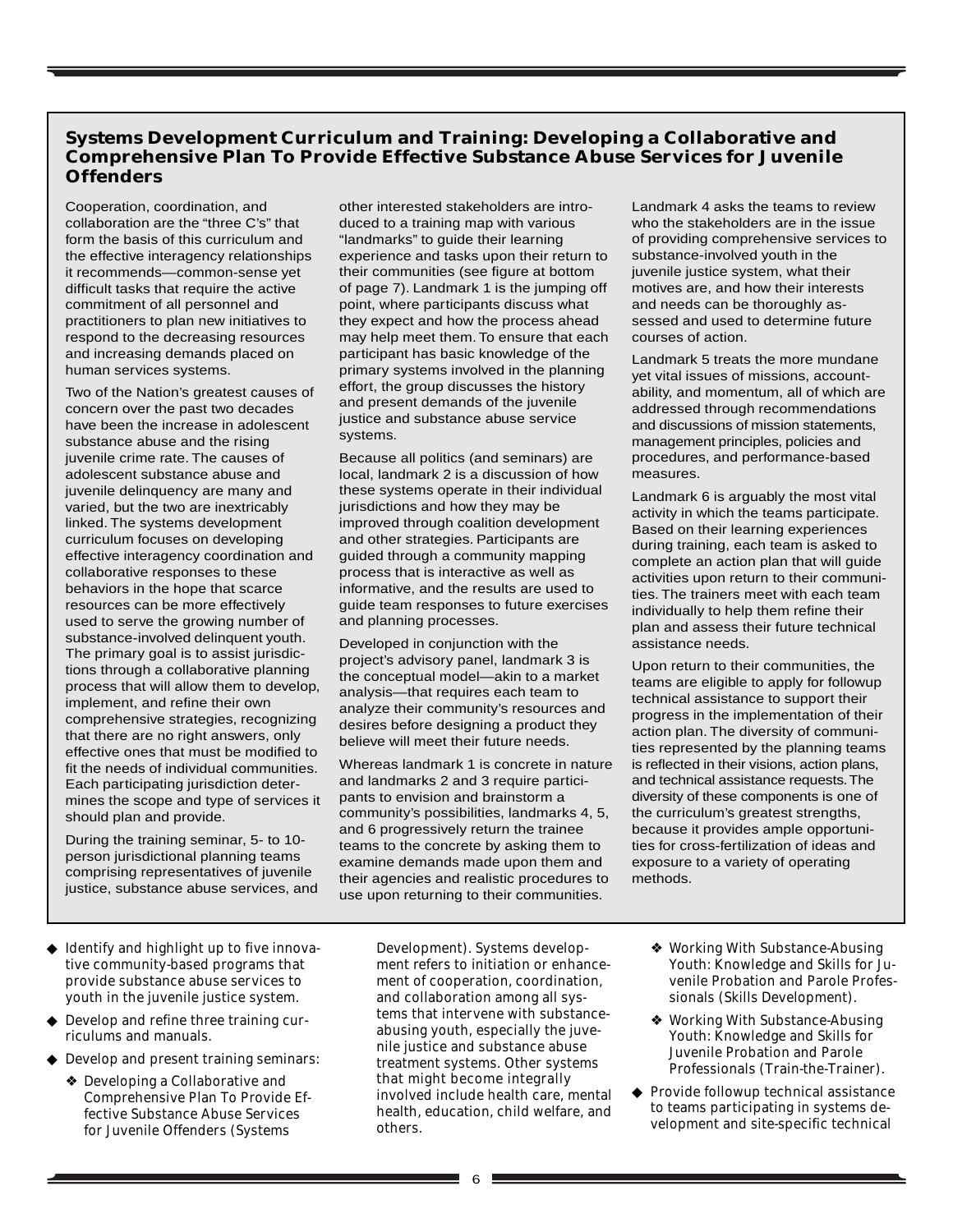assistance to individual jurisdictions needing systems development support.

◆ Conduct followup evaluation activities of the technical assistance and training programs.

APPA also prepared articles for publication in professional journals and highlighted the project at its annual and winter institutes. With the assistance of its advisory panel, project monitors, and numerous professional consultants, APPA staff developed high-quality publications, training curriculums, and technical assistance presentations. The products and services developed with these funds will remain available to interested professionals through CSAT's Addictions Technology Transfer Centers, OJJDP's network of training and technical assistance providers, and APPA's training and technical assistance and publications divisions.

# **Project Development and Deliverables**

Although the project's scope has expanded since its inception, it is true to its original focus—providing services and skills to juvenile justice professionals and professionals in related fields to guide their development. Discussion of the project's development and tasks follows.

#### **Advisory Panel**

To obtain guidance and input from field practitioners in the development of

the project's products and services, APPA staff, in conjunction with CSAT and OJJDP project monitors, identified seven individuals experienced in juvenile substance abuse services, juvenile justice, training development and presentation, and youth advocacy. These experts were invited to APPA's offices in Lexington, KY, for two intensive weekend planning sessions to create and refine the following:

- ◆ A model for jurisdictions interested in developing a comprehensive plan for delivery of services to substanceinvolved youth in the juvenile justice system.
- ◆ A list of criteria necessary for the implementation of a successful juvenile justice/substance abuse program.
- ◆ An initial review process for the fieldnominated innovative juvenile justice substance abuse programs.
- ◆ An outline for the three training seminars and their materials.

The committed participation of this multifaceted advisory panel contributed invaluably to the project's broad base of support and diverse and effective products.

#### **Innovative Juvenile Justice/ Substance Abuse Service Providers**

The project's first task after the planning sessions was to send out nearly

1,000 nomination forms to representatives of the juvenile justice and substance abuse services communities requesting nominations of innovative juvenile justice programs serving substance-involved youth. The advisory panel received 93 program nominations ranging across the prevention-intervention-treatment spectrum. The programs ultimately chosen through collaboration among project staff, the OJJDP project officer, and the advisory panel—The Bridge, Columbia, SC; In-Home Intensive Treatment and Supervision, Brooklyn, NY; Juvenile Assessment Center, Orlando, FL; Outdoor Intervention Program, Minden, NV; and Washakie County Youth Alternatives, Worland, WY—also varied across this spectrum. Each program served a distinct population at a level appropriate to its needs and through a variety of means. Some were publicly operated; others were operated by private not-for-profit organizations or by public/private partnerships. The primary unifying characteristics across programs were that they served youth in the juvenile justice system and had surveyed and involved the community and related agencies in the development and implementation of their services. Their community and interagency involvement, combined with the delivery of quality services to the target populations, qualified these programs for consideration.

## **Developing a Collaborative and Comprehensive Plan To Provide Substance Abuse Services to Juvenile Offenders**

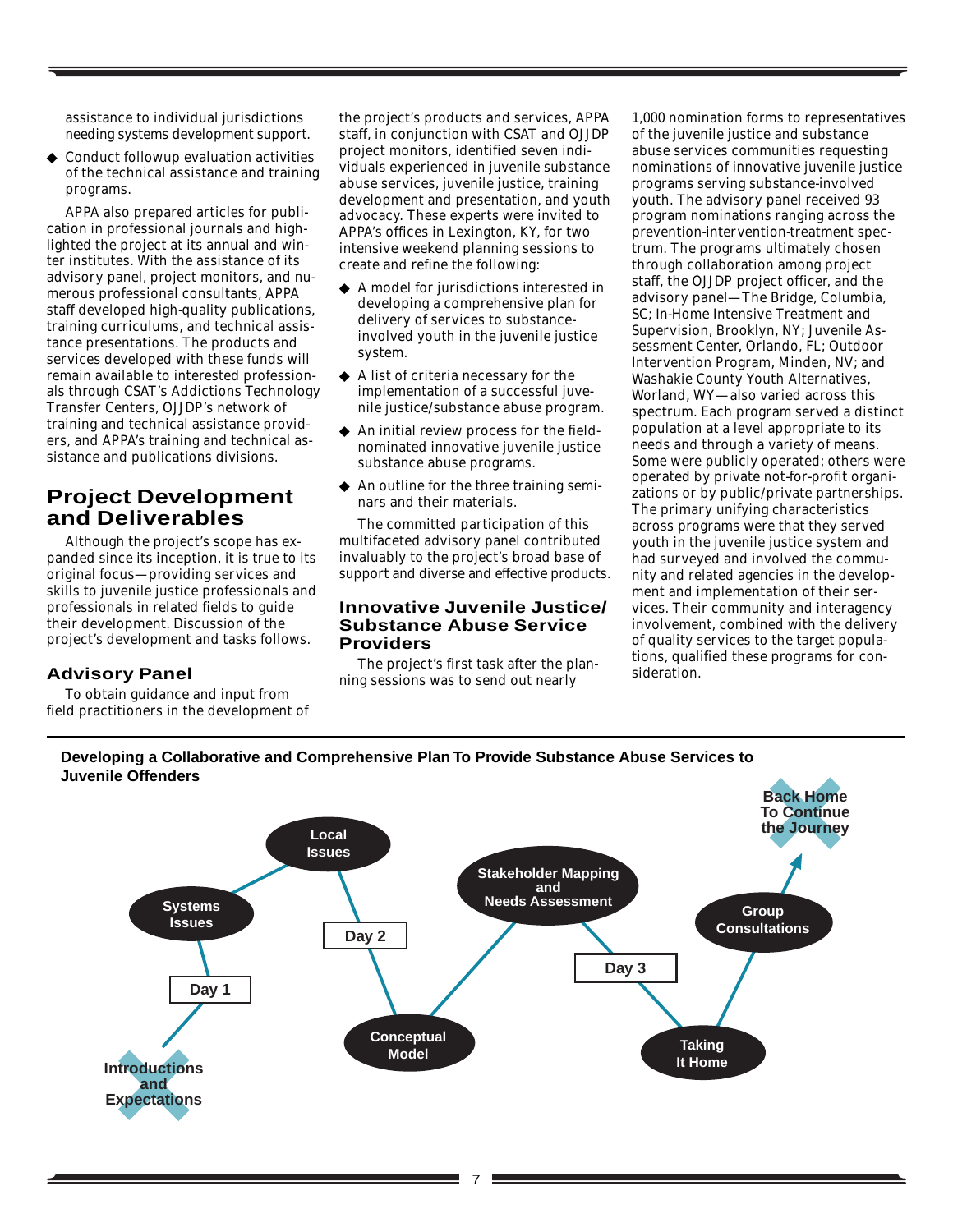## **Skills Development Curriculum and Training**

## **Working With Substance-Abusing Youth: Knowledge and Skills for Juvenile Probation and Parole Professionals**

APPA developed a manual and training curriculum for juvenile probation and parole professionals working with substance-abusing youth. The manual and curriculum contain five modules:

- ◆ Problem Overview.
- ◆ Screening and Assessment.
- ◆ Juvenile Justice Responses to Substance Abuse and Delinquency.
- ◆ Maintaining Success.
- ◆ Program and Professional Issues.

Substance abuse prevention, intervention, and treatment are essential to promoting the health and development of substance-abusing youth and to maintaining safe communities. The first point at which juvenile probation and parole professionals must become active with youth is screening and assessment. Each young person must first be screened and then receive ongoing monitoring for alcohol and other drug use. If use is detected, additional assessment services must be provided to help determine the appropriate plan for intervention. Juvenile probation and parole professionals must understand the potential progression of substance abuse and be able to identify characteristic behaviors that help distinguish a problem's severity and related issues. They also often need to work with substance abuse treatment professionals and other service providers to obtain comprehensive assessments of the substance abuse of the youth with whom they work.

Intervention includes prevention, strategies to change behavior, and close collaboration with treatment programs and other service providers working with youth. Prevention programming involves individual, family, and community strategies to preclude the initiation of substance use or interrupt the progression of alcohol and other drug use.

The curriculum and training programs emphasize restorative justice and a strengths perspective in working with substance-abusing youth. The strengths perspective emphasizes recognizing and using the capabilities, talents, competencies, and hopes of youth and their families rather than focusing solely on problems, needs, and pathologies. Strategies for changing behavior that are addressed in the manual include:

- ◆ Behavioral contracting.
- ◆ Education.
- ◆ Positive reframing.
- ◆ Replacing substance-abuse language and culture with prosocial ones.
- ◆ Modeling of appropriate values and behaviors by significant adults.
- ◆ Positive structuring of time and activities.
- ◆ Counseling techniques.

Counseling techniques draw from solution-focused, brief-treatment approaches that are designed to help youth and families identify problems and possible solutions that will empower them to resolve present and future difficulties. This approach builds on the youth's existing personal, family, and community strengths, using their combined competency and positive mental health rather than concentrating on problems and pathology. This perspective emphasizes understanding the youth's world view and soliciting youth and family involvement in

case planning. Specific interviewing techniques are emphasized in the training curriculum.

In addition to work with individual youth, group and family work strategies are recommended. Implementing group strategies for substance-abusing youth is especially useful because these strategies provide meaningful roles and activities for youth, channel peer pressure, help youth develop skills and competencies, encourage a sense of belonging, and provide a safe place for youth to try out new behaviors, attitudes, and values.

The relationship between families and adolescent substance abuse is often reciprocal. Family factors frequently contribute to the initiation and progression of alcohol and other drug use, and adolescent substance abuse has a dramatic impact on the family. Recommended approaches for working with families include family therapy, parent support groups, and parent education and prevention groups. The latter two may be provided fully or in part by juvenile justice agencies. Engaging and enlisting family members to work cooperatively with juvenile probation and parole officers is an important goal for effective intervention.

This comprehensive manual and accompanying training agenda provide the basis for juvenile probation and parole professionals to intervene effectively with substance-abusing youth. The strengths perspective and solution-focused, brief-treatment strategies provide important tools for the juvenile probation and parole professional's repertoire of skills.

## **Training and Technical Assistance Materials**

Project staff, with input from the advisory panel members, developed two manuals for participants in the Systems Development and Skills Development training seminars. They are:

◆ *Developing a Collaborative and Comprehensive Plan To Provide Effective Sub-* *stance Abuse Services for Juvenile Offenders (Systems Development).*

◆ *Working With Substance Abusing Youth: Knowledge and Skills for Juvenile Probation and Parole Professionals (Skills Development).*

In addition, a trainer's guide was developed to accompany the *Skills Development*

manual for use in the Train-the-Trainer program.

#### **Training Seminars**

The intent of each of the three training seminars developed under the auspices of this project is as follows:

◆ Developing a Collaborative and Comprehensive Plan To Provide Effective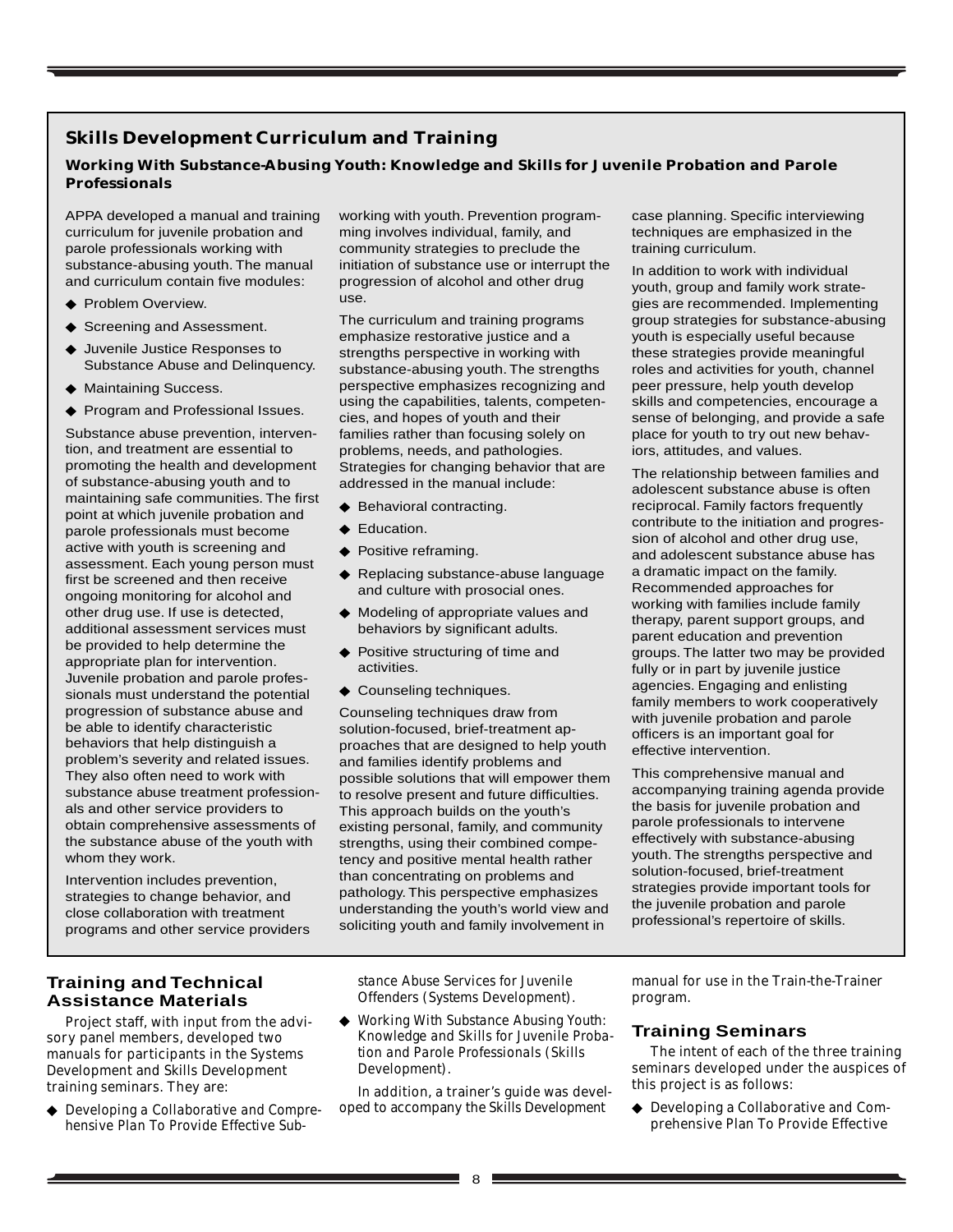## **Innovative Juvenile Justice Programs Serving Substance-Involved Youth**

## **The Bridge,**

#### **Columbia, SC**

|          | Program: Multilevel (State and local) |
|----------|---------------------------------------|
|          | interagency coalition.                |
| Serves:  | High-risk, postinstitutional          |
|          | youth.                                |
| Focus:   | Intensive treatment; compre-          |
|          | hensive services (through             |
|          | referral, purchase).                  |
| Funding: | Funded originally by CSAT             |
|          | grant; now funded through             |
|          | State addictions agency's             |
|          | budget appropriation.                 |

#### **In-Home Intensive Treatment and Supervision, Brooklyn, NY**

- Program: Interagency coalition (State level). Serves: High-risk, postinstitutional youth.
- Focus: Dual supervision/intensive treatment.
- Funding: Now defunct. Funded originally by CSAT grant; State juvenile justice agency was unable to obtain continuation funding.



#### **Juvenile Assessment Center, Orlando, FL**

| Oriando, FL |                                           |
|-------------|-------------------------------------------|
|             | Program: Public/private sector coalition, |
|             | funding, and service delivery.            |
| Serves:     | All youth arrested.                       |
| Focus:      | Comprehensive, central                    |
|             | juvenile booking/assessment               |
|             | unit with onsite social detoxifi-         |
|             | cation unit.                              |
| Funding:    | Facilities and operations costs           |
|             | are derived from health,                  |
|             | substance abuse and mental                |
|             | health, juvenile justice, city/           |
|             | county, and nonprofit human               |
|             | services agencies.                        |

#### **Outdoor Intervention Program (Douglas County Probation), Minden, NV**

|         | Program: Single-agency program with |
|---------|-------------------------------------|
|         | strong, diverse community           |
|         | involvement.                        |
| Serves: | County's juvenile probationers/     |
|         | other high-risk youth.              |
| Focus:  | Prevention/early intervention       |
|         | during/through wilderness           |
|         | adventure experience.               |
|         | Funding: Department budget, grants, |
|         | donations, and inkind               |
|         | contributions.                      |
|         |                                     |

#### **Washakie County Youth Alternatives, Worland, WY**

|         | Program: Communitywide planning and |
|---------|-------------------------------------|
|         | operating effort in a rural,        |
|         | frontier area.                      |
| Serves: | Status offenders, juvenile          |
|         | misdemeanant probationers.          |
|         | Services are also provided to       |
|         | parents, and prevention             |
|         | programs target youth at risk       |
|         | for substance abuse and             |
|         | delinguency.                        |
| Focus:  | Prevention/early intervention       |
|         | for juvenile misdemeanants,         |
|         | plus family services.               |
|         | Funding: County appropriation and   |
|         | various grants.                     |

Substance Abuse Services for Juvenile Offenders (Systems Development). This seminar was designed to form a core planning group of juvenile justice and substance abuse providers from a single jurisdiction to develop a service delivery strategy for their unique population. The seminar advocated coalition development and community involvement in addressing the problem of providing services to substanceabusing youth in each jurisdiction.

- Working With Substance-Abusing Youth: Knowledge and Skills for Juvenile Probation and Parole Professionals (Skills Development). This seminar was designed for line-level practitioners who want to develop specific intervention skills to aid them in supervising at-risk or substance-abusing clients.
- Working With Substance-Abusing Youth: Knowledge and Skills for Juvenile Probation and Parole Professionals (Train-the-Trainer). This seminar was

designed to provide professional trainers with the skills, methods, and materials necessary to replicate the skills development seminar.

## **Technical Assistance**

Each core planning group participating in the systems development seminar was eligible to apply for followup technical assistance from APPA staff or outside consultants. Such assistance ranged from providing experienced practitioner consultants to help plan a juvenile drug court to facilitating stakeholder meetings to help a statewide planning group develop a collaborative approach to intervening with substance-abusing youth.

In addition to the systems development seminar, various jurisdictions at the county and State levels requested and were granted site-specific technical assistance, which primarily took the form of miniseminars on systems development modified to fit recipient needs.

## **Evaluation**

To measure the behavioral and attitudinal effects of participating in the systems and skills development seminars, APPA distributed postseminar questionnaires to all participants. The results have been positive, reflecting an empowered and focused group of individuals applying the tenets they learned and practiced.

Many jurisdictions and practitioners representing substance abuse services, community corrections, and other interested parties and agencies have benefited from the direct involvement of APPA, CSAT, and OJJDP in presenting comprehensive solutions to the issue of substanceabusing youth involved in the juvenile justice system. As the training seminars are replicated, in part through participants in the train-the-trainer seminars, and project products are more widely distributed, it is expected that the number of participants will continue to grow.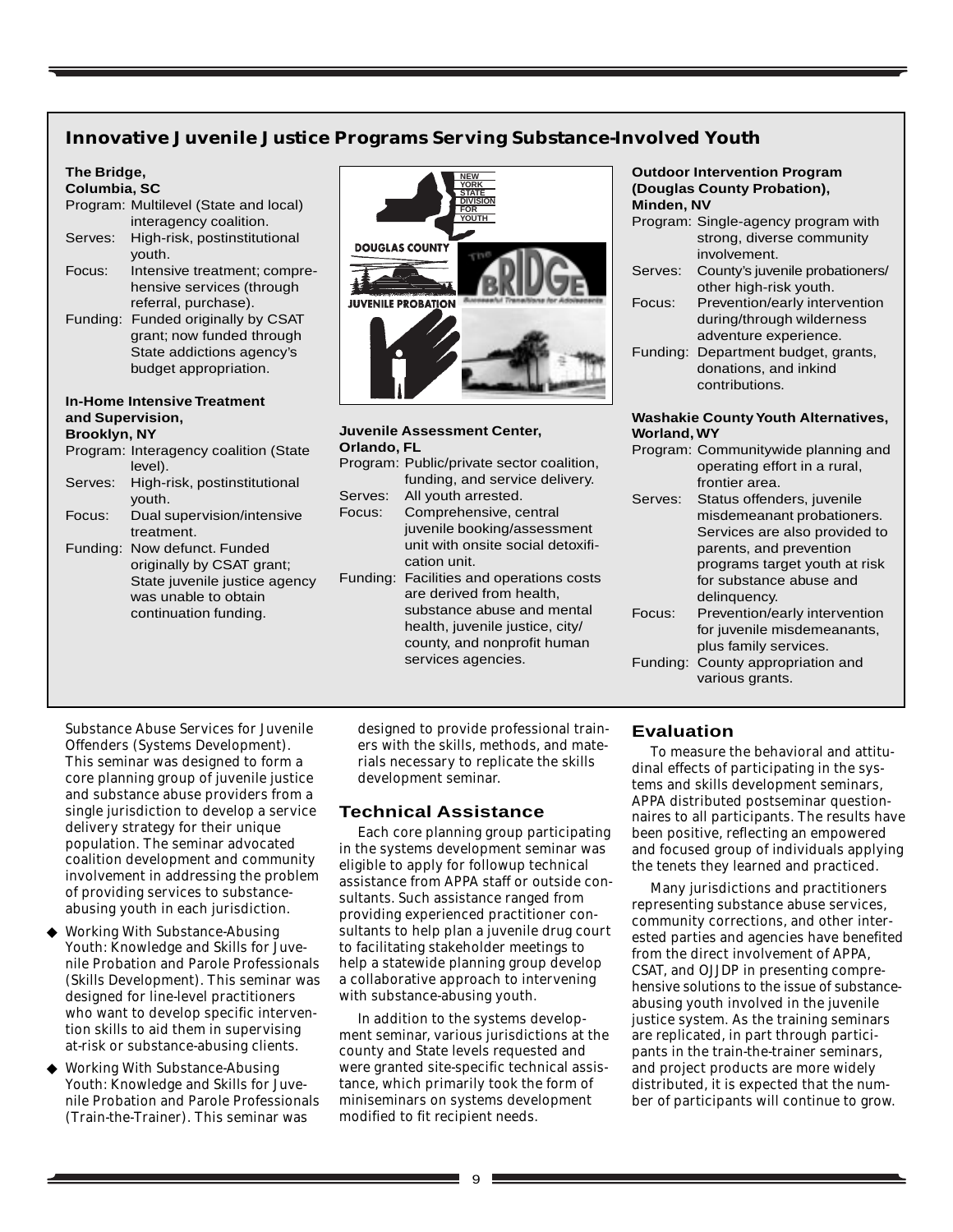# **The Future**

APPA anticipates that products and services developed under this initiative will continue to be available.

This project exemplifies the challenges and opportunities presented by committed interagency collaborations—a primary focus of the training and technical assistance developed under this initiative. Without this shared commitment, the intersystem flavor that worked to enhance the project's products and service delivery would have been lost.

# **References**

Altschuler, D., and Brounstein, P. 1991. Patterns of drug use, drug trafficking, and other delinquency among inner-city adolescent males in Washington, DC. *Criminology* 29(4):589–622.

Bazemore, G., and Umbreit, M.S. 1994. *Balanced and Restorative Justice.* Program Summary. Washington, DC: U.S. Department of Justice, Office of Justice Programs, Office of Juvenile Justice and Delinquency Prevention.

Beck, A.J., Kline, S.A., and Greenfeld, L.A. 1988. *Survey of Youth in Custody, 1987*. Washington, DC: U.S. Department of Justice, Office of Justice Programs, Bureau of Justice Statistics.

Bureau of Justice Statistics. 1992 ( December). *Drugs, Crime, and the Justice System*. Washington, DC: U.S. Department of Justice, Office of Justice Programs, Bureau of Justice Statistics.

# **American Probation and Parole Association**

The American Probation and Parole Association (APPA) is an international association consisting of individuals from the United States and its territories and Canada who are actively involved with probation, parole, and community-based corrections for both adult and juvenile offenders. APPA's membership includes representatives of all levels of government, including local, State/provincial, and Federal agencies. Today, there are more than 24,000 professionals represented in APPA's individual, agency, affiliate, corporate, and educational institution membership categories.

APPA strongly supports research in community-based corrections and is committed to offering the most recent innovations to the field. Several research and training projects funded by Federal Government agencies and private foundations contribute to this knowledge base. In addition, APPA conducts semiannual training institutes; publishes a quarterly journal, Perspectives, that disseminates articles on field research, program evaluations, and supervision strategies; disseminates other publications on topics relevant to community corrections; and conducts training courses on special topics and technical assistance provided to State and local jurisdictions. APPA also has a clearinghouse of information resources for its members where files on current topics are maintained and information can be furnished to members on request.

DeFrancesco, J.J. 1996. Delinquency and substance abuse: A brief analysis. *Journal for Juvenile Justice and Detention Services* 11(2):77–78.

Gfroerer, J. 1996*. Preliminary Estimates From the 1995 National Household Survey on Drug Abuse*. Rockville, MD: U.S. Department of Health and Human Services, Substance Abuse and Mental Health Services Administration.

Gropper, B.A. 1985 (February). *Probing the Links Between Drugs and Crime*. Washington, DC: U.S. Department of Justice, Office of Justice Programs, National Institute of Justice.

## **Center for Substance Abuse Treatment**

The Center for Substance Abuse Treatment (CSAT) was established to provide national leadership for the Federal effort to enhance treatment approaches and improve programs focusing on the treatment of alcohol and other drug abuse. CSAT expands the availability and improves the quality of services that address special needs of populations especially vulnerable to addictive disorders.

CSAT responds to these needs through various grants and demonstration programs, which work to upgrade the quality and effectiveness of treatment and recovery services for adolescents and many other populations. In addition, CSAT provides technical assistance and training designed to provide the treatment field and health care professionals with up-to-date how-to's on managing treatment needs.

Finally, the Center operates the National Drug and Alcohol Treatment Routing Service (1–800–622–HELP), which offers alcohol and other drug abuse-related information and/or referrals to people seeking treatment programs and other assistance. Visit CSAT on the Web at www.samhsa.gov/CSAT.

Hawkins, J.D., Catalano, R.F., and Miller, J.Y. 1992. Risk and protective factors for alcohol and other drug problems in adolescence and early adulthood: Implications for substance abuse prevention. *Psychological Bulletin* 112(1):64–105.

Hawkins, J.D., Lishner, D.M., Jenson, J.M., and Catalano, R.F. 1987. Delinquents and drugs: What the evidence suggests about prevention and treatment programming. In *Youth at High Risk for Substance Abuse,* edited by B.S. Brown and A.R. Mills. Rockville, MD: National Institute on Drug Abuse.

McCaig, L. 1995 (November). *Preliminary Estimates From the Drug Abuse Warning Network: 1994 Preliminary Estimates of Drug-Related Emergency Department Episodes*. Washington, DC: U.S. Department of Health and Human Services, Substance Abuse and Mental Health Services Administration.

*Monitoring the Future Study.* 1996. Ann Arbor, MI: Institute for Social Research, University of Michigan.

National Highway Traffic Safety Administration. 1997 (February). *1995 Youth Fatal Crash and Alcohol Facts*. Washington, DC: U.S. Department of Transportation.

National Institute of Justice. 1994 (November). *Drug Use Forecasting: 1993 Annual Report on Juvenile Arrestees/Detainees: Drugs and Crime in America's Cities*. Washington, DC: U.S. Department of Justice, Office of Justice Programs, National Institute of Justice.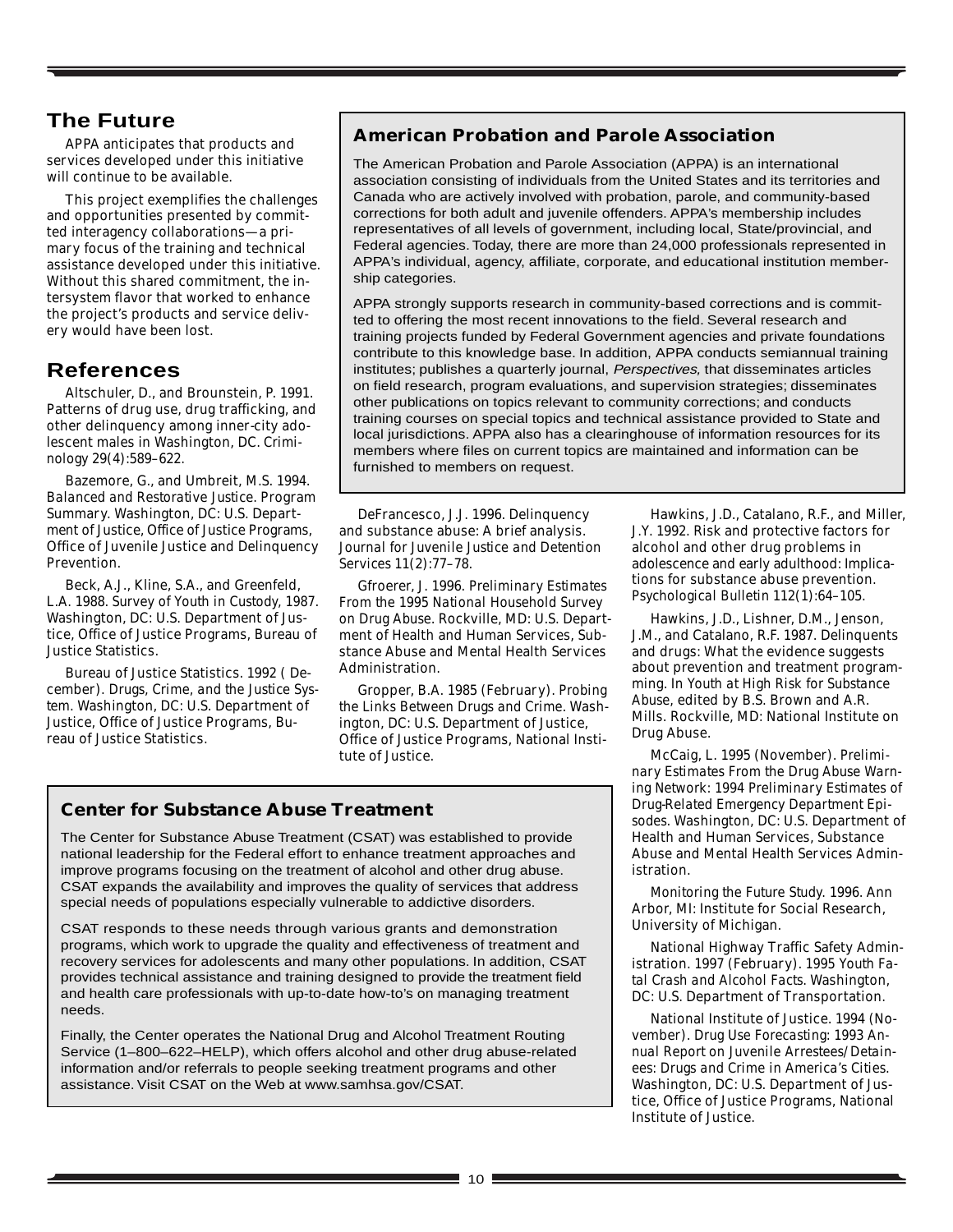National Institute of Justice. 1995 (November). *Drug Use Forecasting: 1994 Annual Report on Adult and Juvenile Arrestees*. Washington, DC: U.S. Department of Justice, Office of Justice Programs, National Institute of Justice.

National Institute of Justice. 1996 (June). *Drug Use Forecasting: 1995 Annual Report on Adult and Juvenile Arrestees*. Washington, DC: U.S. Department of Justice, Office of Justice Programs, National Institute of Justice.

Nowinski, J. 1990. *Substance Abuse in Adolescents and Young Adults: A Guide to Treatment*. New York: W.W. Norton & Company.

Wilson, J.J., and Howell, J.C. 1993 (December). *Comprehensive Strategy for Serious, Violent, and Chronic Juvenile Offenders.* Program Summary. Washington, DC: U.S. Department of Justice, Office of Justice Programs, Office of Juvenile Justice and Delinquency Prevention.

# **For Further Information**

Additional information about testing juveniles for drugs and the APPA project can be found in the OJJDP Program Summary *Drug Identification and Testing in the Juvenile Justice System*. Additional sources of information are provided below:

#### **American Probation and Parole Association**

P.O. Box 11910 Lexington, KY 40578 606–244–8203 606–244–8001 (Fax) E-Mail: appa@csg.org www.csg.org/appa/appa/html

#### **The Bridge**

Katherine Yandle-Thornton Department of Alcohol and Other Drug Abuse Services 3700 Forest Drive, Suite 300 Columbia, SC 29204 803–734–9766 803–734–9663 (Fax) E-Mail: kthornton@daodas.state.sc.us

#### **I–HITS**

Mark French or Georgette Furey New York State Division for Youth Capital View Office Park 52 Washington Street Rennselaer, NY 12144 518–473–8455

Note: This program is now closed. For further information about the program, contact Georgette Furey at 518–474–1308.

#### **Juvenile Assessment Center**

Julianne Zabrecky

Florida Department of Health and Rehabilitative Services Alcohol, Drug Abuse and Mental Health, District 7 Program Office 400 West Robinson Street, Suite S–430 Orlando, FL 32801 407–245–0420 407–245–0583 (Fax)

#### **Outdoor Intervention Program**

Lance Crowley Douglas County Juvenile Probation Department P.O. Box 218 Minden, NV 89423 702–782–9811 702–782–9808 (Fax)

## **Acknowledgments**

This Bulletin was written by Tanya L. Dickinson and Ann H. Crowe, who served as the coordinator and director, respectively, of the project, Capacity Building in the Juvenile Justice System: Addressing the Need for Substance Abuse Treatment. Ms. Crowe is a research associate at the American Probation and Parole Association, and Ms. Dickinson is presently director of program development at the Volunteers of America of Kentucky in Louisville.

## **Share With Your Colleagues**

Unless otherwise noted, OJJDP publications are not copyright protected. We encourage you to reproduce this document, share it with your colleagues, and reprint it in your newsletter or journal. However, if you reprint, please cite OJJDP and the authors of this Bulletin. We are also interested in your feedback, such as how you received a copy, how you intend to use the information, and how OJJDP materials meet your individual or agency needs. Please direct your comments and questions to:

Juvenile Justice Clearinghouse Publication Reprint/Feedback P.O. Box 6000 Rockville, MD 20849–6000 800–638–8736 301–519–5212 (Fax) E-Mail: askncjrs@ncjrs.org

#### **Washakie County Youth Alternatives**

Laurel Clairmont Washakie County Youth Alternatives 721 Big Horn Avenue Worland, WY 82401 307–347–2760 307–347–6194 (Fax)

This Bulletin was prepared under grant number 95–JN–FX–0026 from the Office of Juvenile Justice and Delinquency Prevention, U.S. Department of Justice.

Points of view or opinions expressed in this document are those of the author(s) and do not necessarily represent the official position or policies of OJJDP or the U.S. Department of Justice.

*The Office of Juvenile Justice and Delinquency Prevention is a component of the Office of Justice Programs, which also includes the Bureau of Justice Assistance, the Bureau of Justice Statistics, the National Institute of Justice, and the Office for Victims of Crime.*